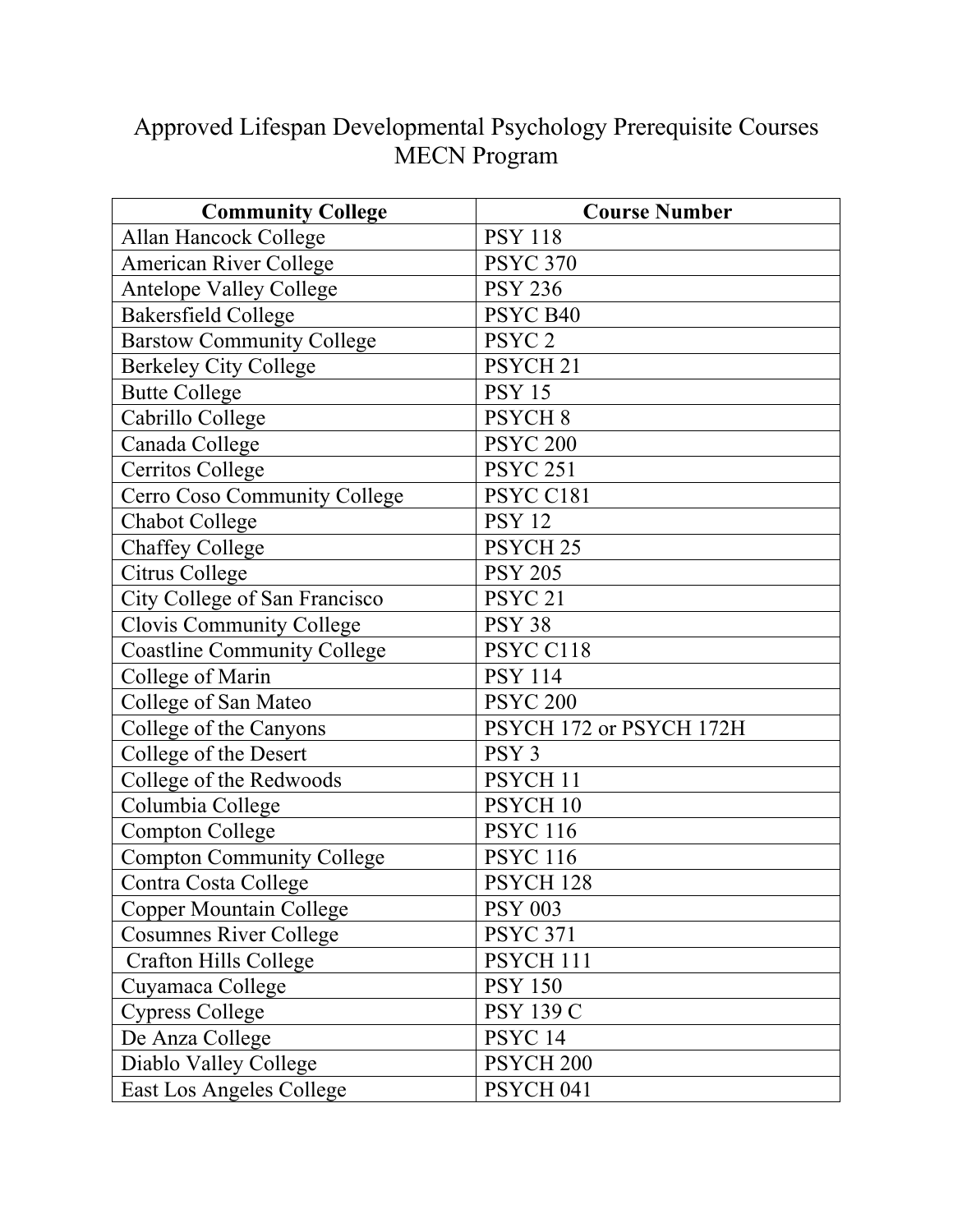| El Camino College                 | PSYCH 116 OR PSYCH 16 (PRIOR         |
|-----------------------------------|--------------------------------------|
|                                   | TO 2021)                             |
| Evergreen Valley College          | PSYCH-92                             |
| Folsom Lake College               | <b>PSYC 370</b>                      |
| Foothill College                  | PSYC 40 (40 also taught as 40S, 40T) |
| Fresno City College               | PSY 38 Same as: CHDEV 38             |
| <b>Fullerton College</b>          | <b>PSY 139 F</b>                     |
| <b>Glendale Community College</b> | PSYCH 106                            |
| Golden West College               | PSYC G118                            |
| <b>Grossmont College</b>          | <b>PSY 150</b>                       |
| Hartnell College                  | <b>PSY 25</b>                        |
| <b>Imperial Valley College</b>    | <b>PSY 204</b>                       |
| Irvine Valley College             | PSYC <sub>6</sub>                    |
| Kings River College               | PSY 38 Same as: ECE 14               |
| Lake Tahoe Community College      | <b>PSY 109</b>                       |
| Laney College                     | PSYCH <sub>21</sub>                  |
| Las Positas College               | PSYC <sub>12</sub>                   |
| <b>Lassen Community College</b>   | <b>PSY 18</b>                        |
| Los Angeles City College          | PSYCH <sub>041</sub>                 |
| Los Angeles Harbor College        | PSYCH <sub>041</sub>                 |
| Los Angeles Mission College       | PSYCH <sub>041</sub>                 |
| Los Angeles Pierce College        | PSYCH <sub>041</sub>                 |
| Los Angeles Southwest College     | PSYCH <sub>41</sub>                  |
| Los Angeles Trade Tech College    | PSYCH <sub>041</sub>                 |
| Los Angeles Valley College        | PSYCH <sub>041</sub>                 |
| Madera Community College          | PSY 38 Same as: CHDEV 38             |
| Mendocino College                 | <b>PSY 210</b>                       |
| Mira Costa College                | <b>PSYC 121</b>                      |
| <b>Mission College</b>            | <b>PSY 012</b>                       |
| Modesto Junior College            | PSYCH 141                            |
| Monterey Peninsula College        | PSYC <sub>25</sub>                   |
| Moorpark College                  | PSY M07                              |
| Moreno Valley College             | PSY <sub>9</sub>                     |
| Mt. San Antonio College           | PSYC 14 or PSYC 14H                  |
| Mt. San Jacinto College           | PSYC 103 or PSYC 103 H               |
| Napa Valley College               | <b>PSYC 125</b>                      |
| Norco College                     | PSY <sub>9</sub>                     |
| <b>Ohlone College</b>             | <b>PSY 108</b>                       |
| <b>Orange Coast College</b>       | PSYC A130                            |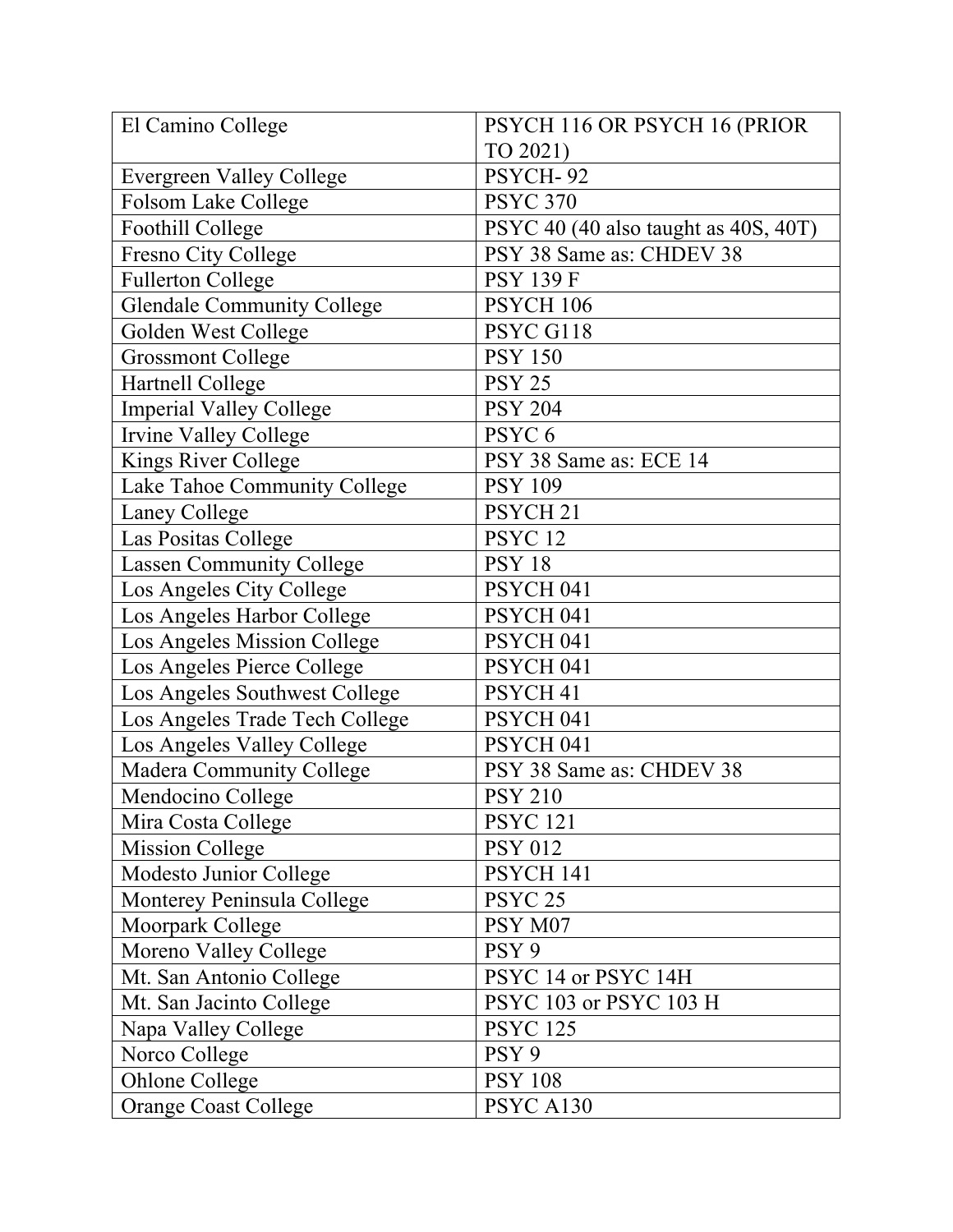| <b>Oxnard College</b>             | <b>PSY R108</b>           |
|-----------------------------------|---------------------------|
| Palo Verde College                | <b>PSY 201</b>            |
| Palomar College                   | <b>PSYC 110</b>           |
| Pasadena City College             | <b>PSYC 024</b>           |
| Porterville College               | PSYC P126                 |
| Rancho Santiago College           | <b>PSYC 160</b>           |
| <b>Reedley College</b>            | PSY 38 Same as: ECE 14    |
| Rio Hondo College                 | <b>PSY 112</b>            |
| Riverside City College            | PSY <sub>9</sub>          |
| Sacramento City College           | PSYC 370 Same as: FCS 324 |
| Saddleback College                | PSYC <sub>7</sub>         |
| San Bernardino Valley College     | PSYCH <sub>111</sub>      |
| San Diego City College            | <b>PSYC 230</b>           |
| San Diego Mesa College            | <b>PSYC 230</b>           |
| San Diego Miramar College         | <b>PSYC 230</b>           |
| San Joaquin Delta College         | PSYCH <sub>6</sub>        |
| San Jose City College             | PSYCH-92                  |
| Santa Ana College                 | <b>PSYC 160</b>           |
| Santa Barbara City College        | <b>PSY 145</b>            |
| Santa Monica College              | PSYCH <sub>19</sub>       |
| Santa Rosa Junior College         | <b>PSYCH 8</b>            |
| Santiago Canyon College           | <b>PSYC 160</b>           |
| Sierra College                    | <b>PSYC 104</b>           |
| <b>Skyline College</b>            | <b>PSYC 200</b>           |
| <b>Solano Community College</b>   | PSYC <sub>6</sub>         |
| Southwestern College              | <b>PSYC 230</b>           |
| <b>Taft College</b>               | <b>PSYC 2080</b>          |
| Ventura College                   | PSY V05                   |
| Victor Valley College             | <b>PSYC 110</b>           |
| Vista Community College           | PSYCH <sub>21</sub>       |
| West Hills College - Coalinga     | PSYCH 003                 |
| West Hills College - Lemoore      | PSYCH 003                 |
| West Los Angeles College          | PSYCH <sub>041</sub>      |
| <b>West Valley College</b>        | <b>PSYC 012</b>           |
| <b>Woodland Community College</b> | PSYCH <sub>41</sub>       |
| Yuba College                      | PSYCH <sub>41</sub>       |

| <b>Four Year Colleges &amp; Universities</b> | <b>Course Number</b> |
|----------------------------------------------|----------------------|